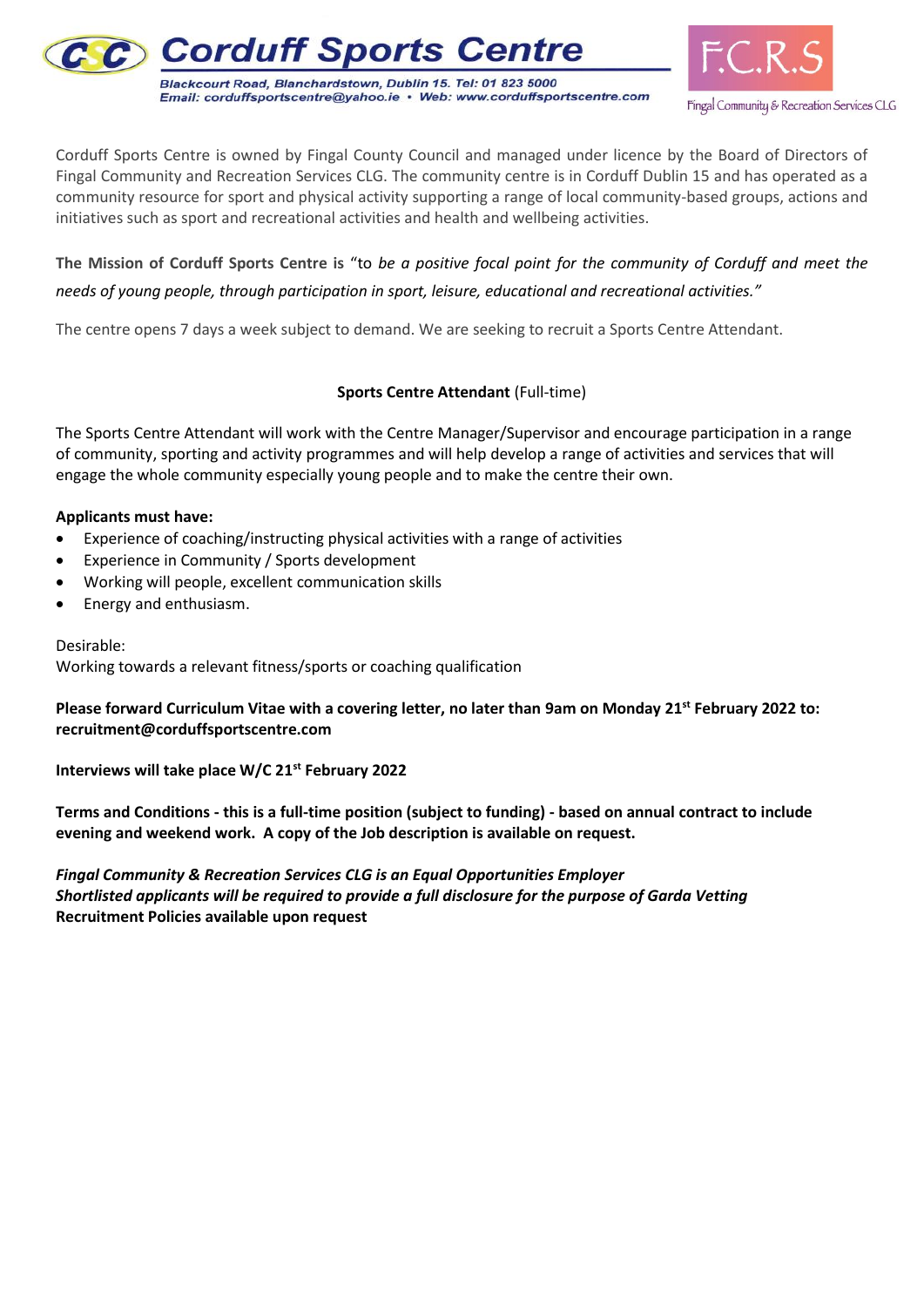

Blackcourt Road, Blanchardstown, Dublin 15. Tel: 01 823 5000 Email: corduffsportscentre@yahoo.ie · Web: www.corduffsportscentre.com



# **JOB DESCRIPTION**

**TITLE:** *SPORTS CENTRE ATTENDANT* (Full time)

**FACILITY:** CORDUFF SPORTS CENTRE

- **REPORTING TO** CENTRE MANAGER
- Assist the Manager maintain a high quality service in all aspects of the operation of the facility
- Plan, develop and promote a range of activities to meet the needs of the community giving priority to young people within the catchment area.
- Setting up, changing and storing equipment, furniture and apparatus, in any area of the facility, according to the demands of the programmes and / or bookings
- Coach, instruct and /or supervise programmes as required
- Assist the Manager with the ongoing promotion and marketing of the facility.
- Assist with the overall function of the facility as and when required.
- Be responsible for carrying and handling of money as required
- Supervision of all areas of facility
- Ensure the safety and welfare of all users of the facility.
- Carry out repairs to equipment and to maintain it in a proper and safe condition.
- Ensure all facilities are hygienically clean
- Receive supplies and equipment record, unload and store as required
- Ensure that the Sports Centre meets all requirements under Health & Safety legislation
- Report all defects and damage to machinery, furniture and fittings, and fabric of building and to carry out simple repairs or remedial action in respect of the defects.
- Assist the Manager to ensure that all areas of the facility, activities and services are operated to the highest standard and in compliance with statutory obligations, legislation, Health & Safety Acts, and facility's Guidelines and Procedures
- Ensure security of the building.
- Supervise all areas during special events.
- Carry out any other relevant duties as allocated by the Manager.